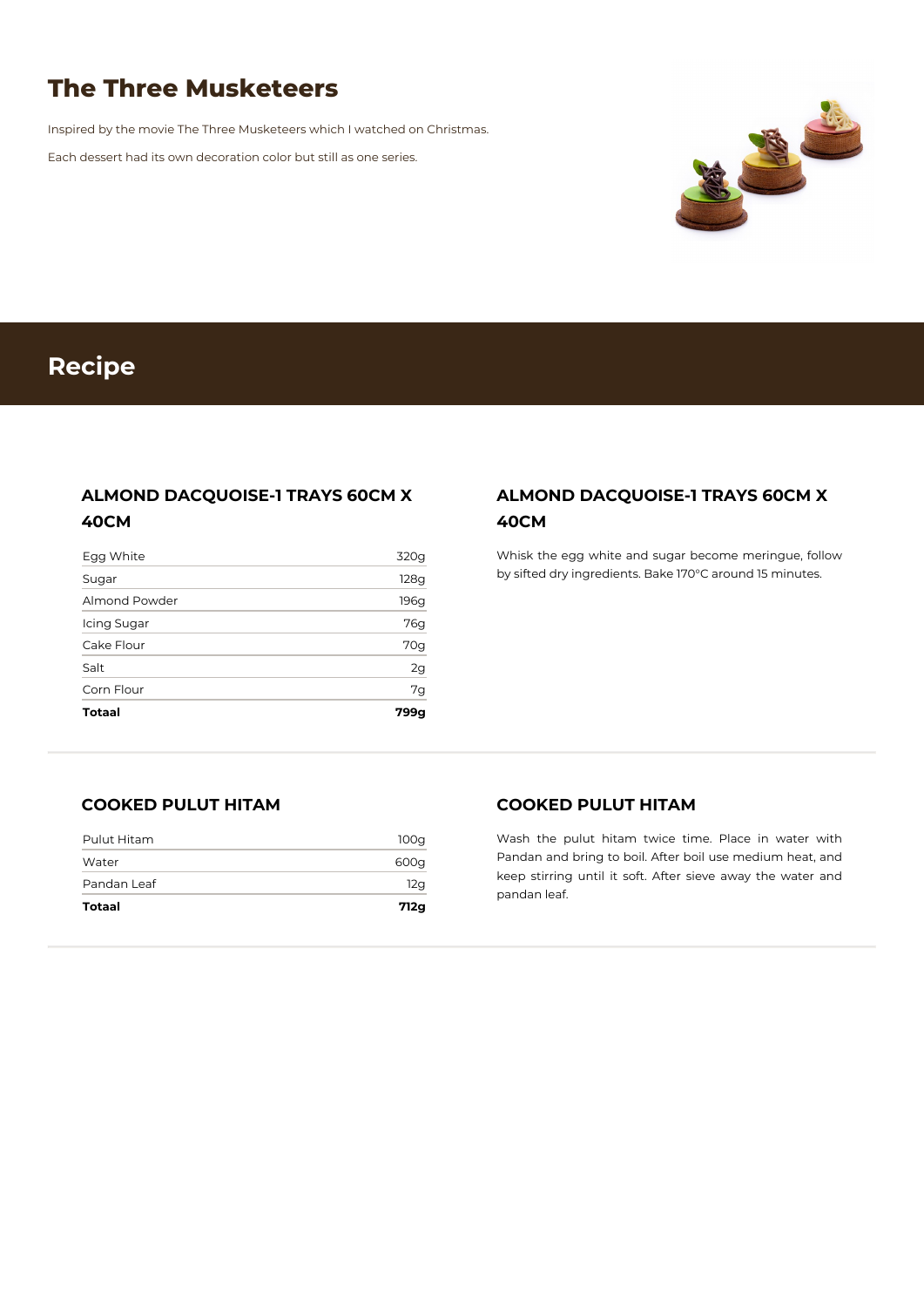## **COCONUT CREAM-1 TRAY 60X 40CM**

| Santan Coconut        | 375g            |
|-----------------------|-----------------|
| Pandan Leaf           | 30 <sub>g</sub> |
| Water                 | 125g            |
| Brown sugar           | 60g             |
| Corn Starch           | 25g             |
| Sea Salt              | 1.8g            |
| <b>Gelatin Mass</b>   | 34g             |
| Cooked Pulut Hitam    | 300g            |
| <b>Whipping Cream</b> | 200q            |
| Totaal                | 1150.8a         |

## **COCONUT CREAM-1 TRAY 60X 40CM**

Place Santan, pandan leaf, water, brown sugar, corn starch and sea salt in a pot bring to boil. Stop the heat and sieve away pandan leaf. Add in cooked pulut hitam and fold in whipped cream.

## **PANDAN CREAM-10 PIECES**

| Totaal                     | 522a      |
|----------------------------|-----------|
| Gelatin Mass               | 18q       |
| White Couverture Chocolate | 31.5% 94q |
| Whipping Cream (B)         | 160g      |
| Pandan Leaf                | 20g       |
| Whipping Cream (A)         | 230g      |

#### **PANDAN CREAM-10 PIECES**

Boil cream A and pour into Chocolate, add in Cream B and blend well all remaining ingredients. Keep chilled a day and whip till soft peak.

#### **ALMOND CROUSTILLANT-10 PIECES**

| Totaal                      | 224a      |
|-----------------------------|-----------|
| <b>Toasted Almond Nibs</b>  | 10q       |
| Feulletine                  | 70g       |
| Sea Salt Flake              | 1g        |
| White Couverture Chocolate  | 31.5% 30g |
| <b>Toasted Almond Paste</b> | 113a      |

### **ALMOND CROUSTILLANT-10 PIECES**

Fold well all together. Flatten to 4mm thickness. Chilled it and cut into desired shape.

## **Assembly, layout and finishing**

Spread the coconut cream on almond dacquoise and freeze it.

Cut it into square as the filling size.

Pipe pandan cream 50% full into silicone mould and insert the square filling.

Finishing with almond croustillant as base.

Freeze it and dipe into green gourmet glaze.

**Enjoy this exciting recipe.**

## **Featured Product(s)**